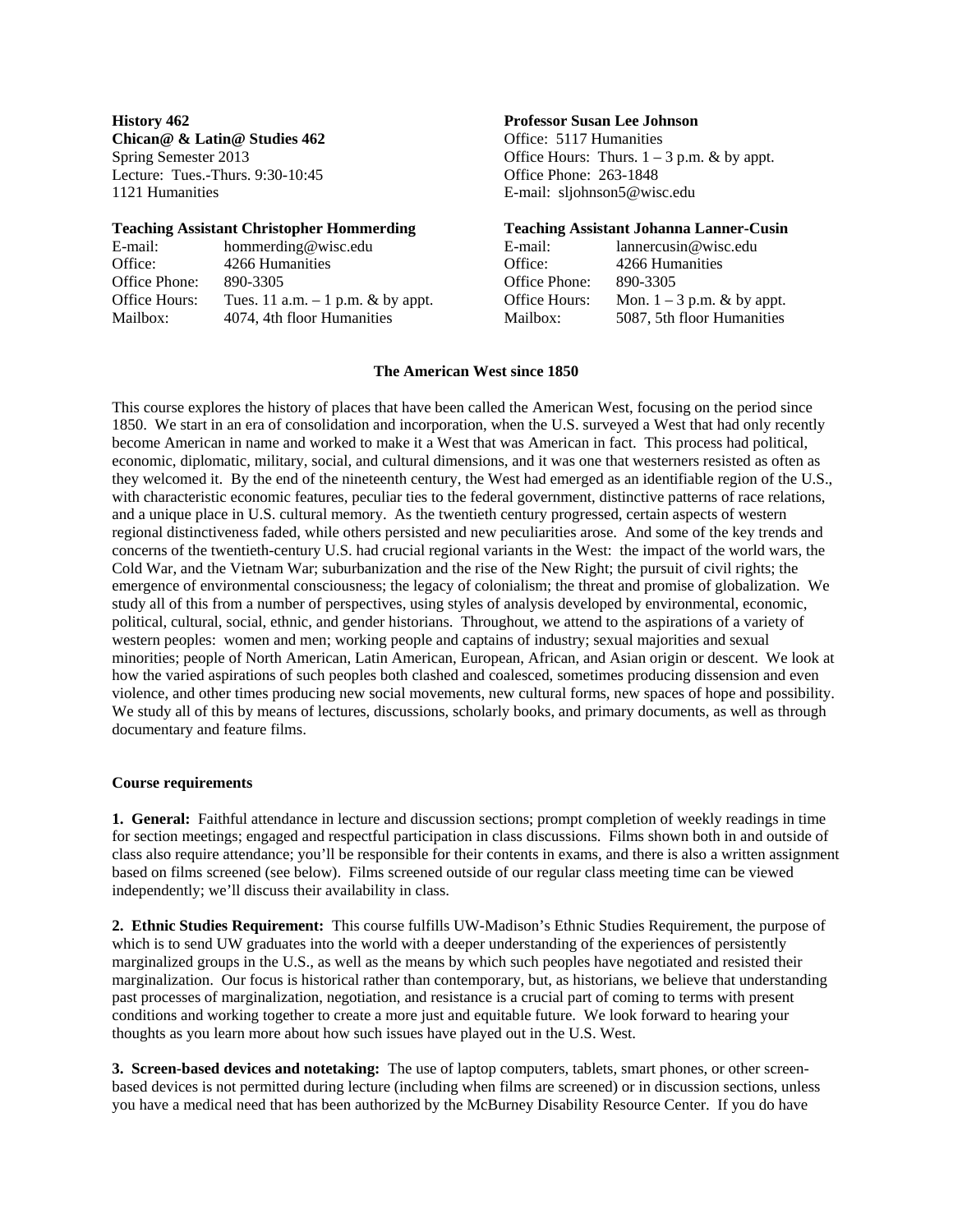authorization from the McBurney Center, please discuss this with us during the first week of class. Notetaking should be done by hand, and we encourage you to share your notes with one another. In addition, lecture outlines and key terms will be displayed throughout each lecture and are also available on the Learn@UW site for this class. New outlines and terms usually are posted on Learn@UW the night before each lecture; you may wish to print these materials out and bring them with you to class.

**4. Course materials on Learn@UW:** Virtually all course materials will be posted on the Learn@UW site for this class. The exceptions to this rule include maps and the midterm and final exams, which will be distributed in hard copy during regularly scheduled lecture periods.

**5. Readings and discussions:** This course has a heavy reading load. Be sure to budget your time so that you can complete assigned readings each week before your discussion section meets. Readings complement lectures and films screened in class; they only occasionally cover the same material. Some of the toughest reading comes in the three single-author texts assigned in class (books by William Cronon, Monica Perales, and Robert Self), which is why we'll be discussing these books both in section and in lecture (one lecture period for each of the three books). Still, most discussion of readings will occur in discussion section, and you won't be able to participate in section unless you've done the reading (note that course participation counts for 20% of your final grade). In section, you'll relate readings to lectures and films, but the primary purpose of section is discussion of assigned readings, not review of lecture material. It's also in section that you'll learn how to read and analyze primary sources (reproduced in *The West in the History of the Nation*), which are the building blocks of historical research and writing.

**6. Film Journals:** Each of you should keep a journal about your intellectual reactions to the documentary and feature films that will be screened for this class. You'll have one opportunity to turn in a 1-2 page journal entry that discusses selected films and their *relationship to readings and lectures*. Film journal entries may not be submitted electronically. You may choose *either of the following two options* (note that an additional, extra credit opportunity follows):

*Option #1*: Write a 1-2 page journal entry in which you discuss all three episodes of the film *The West* screened in class and their relationship to other course materials (readings and lectures). If you choose this option, your film journal entry is due at the beginning of lecture on Tues. March 5.

*Option #2*: Write a 1-2 page journal entry in which you discuss the four documentary films *Goin' Back to T-Town; A Family Gathering; The Longoria Affair;* and *The Times of Harvey Milk* and their relationship to other course materials (readings, lectures, and other films). If you choose this option, your film journal entry is due at the beginning of lecture on Tues. May 7.

Remember, you need to *turn in only one of these two journal entries*. Your journal entry can be computergenerated or handwritten. It won't be graded, but it will be marked using  $a +$ ,  $\checkmark$ , - system, and this mark will be used to help determine your course participation grade. Your professor, rather than your teaching assistant, will evaluate all film journal entries.

*Extra Credit Option*: You will earn extra credit toward your course participation grade if you write another 1-2 page journal entry in which you discuss the two feature films, *High Noon* and *Smoke Signals*, and their relationship to other course materials (readings, lectures, and other films). If you write an extra credit journal entry, it is due at the beginning of lecture on the last day of class, Thurs. May 9.

**7. Papers:** You will write two papers for this class, a short 2-page paper on assigned primary sources, and a longer 5-page paper on one of the three single-author books assigned to the class as a whole. Both papers are designed to give you hands-on experience with the building blocks of history, that is, original primary source materials. Papers may not be submitted electronically.

*a. First paper*: Two pages, double-spaced. You'll receive guidelines for this paper early in the semester. The paper will give you a chance to consider in depth one week's primary source readings from *The West in the History of the Nation*. Please note that the chapters for this paper appear *not* in volume 2 of this book, which you have purchased, but in volume 1, which is not assigned in this class. Instead, you will be purchasing a photocopy of these chapters at Bob's Copy Shop at 208 N. Charter St., or else reading them on reserve at College Library or online on the Learn@UW site for this class. The assigned chapters are: Chapter 13, "The Sectional Crisis: The West Divides the Nation," and Chapter 14, "The Civil War: Bringing the Battlefront to the West." You'll choose at least two of the primary sources in these chapters and analyze the different points of view of the sectional conflict in the West represented by each. Your paper will be due at the beginning of lecture on Thurs. Feb. 7.Papers must be computer-generated, double-spaced, with standard one-inch margins. Late papers will be accepted without penalty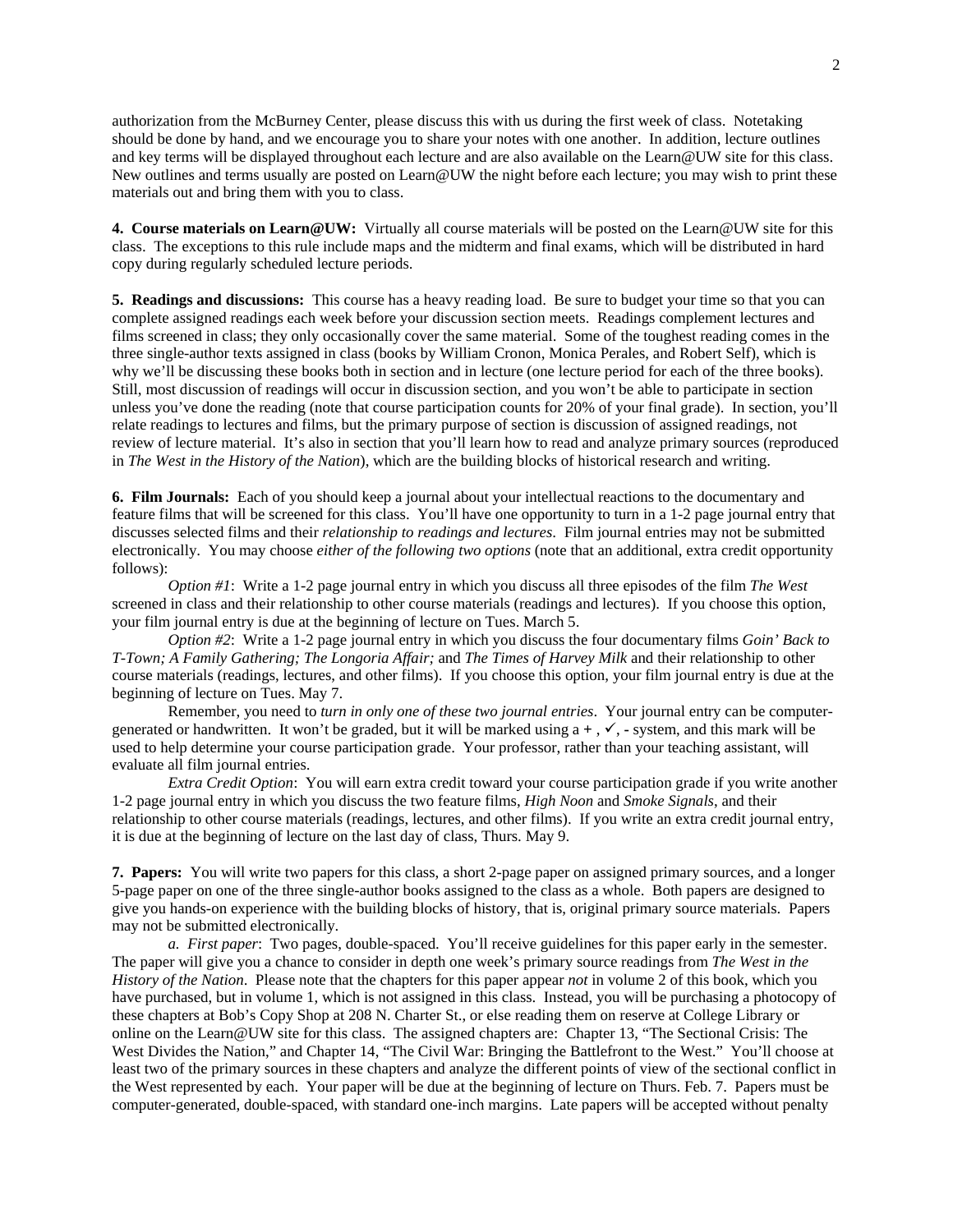only if you negotiate an alternative due date with your teaching assistant at least *48 hours prior to the due date* specified here. Otherwise, late papers will drop by one-half of a grade for each day that they are late.

*b. Second paper*: Five pages, double-spaced. You'll receive detailed guidelines for this paper early in the semester. This paper will be written individually, but there will be teamwork involved in your initial research. For this paper, you'll use as your starting point one of the three single-author books assigned to the class as a whole: Cronon, *Nature's Metropolis*; Perales, *Smeltertown*; and Self, *American Babylon*. All of you will be reading all three of these books, but each of you individually will write a paper on just one of them. We'd like to have roughly equal numbers of students writing on each of these books. So during the first couple weeks of class, we'll ask you to designate your top two book choices, and then we'll divide the class into three similarly sized groups, each one assigned to a different book. We'll make every effort to assign you one of the two books you've chosen. The three mega-groups (each assigned one of the three books) will have time in class to organize themselves into smaller research teams (we suggest 2-4 students on each team). Each research team will then plan a research strategy for identifying primary source materials relevant to the book assigned. These primary sources should be found in libraries on campus or in electronic databases accessible through UW libraries. On Thurs. Feb. 7, a UW librarian will speak during lecture about how to find such sources, and you will organize yourselves into research teams. The teams from each mega-group will report on the primary sources they've found during the class period in which we'll be discussing the book assigned to that mega-group (*Nature's Metropolis*, Tues. Feb. 26; *Smeltertown*, Tues. April 9; *American Babylon*, Thurs. May 2). Meanwhile, each individual should be deciding on one or two of the primary sources identified to use in the preparation of his or her individual paper. The actual paper, then, will be both a review of the book and an exploration of how the author uses primary sources to make a historical argument. You'll use the source(s) you've chosen to demonstrate in detail how the author uses primary materials. Your paper will be due at the beginning of lecture a week after the book you've read is discussed in class (*Nature's Metropolis*, Tues. March 5; *Smeltertown*, Tues. April 16; *American Babylon*, Thurs. May 9). Papers must be computer-generated, double-spaced, with standard one-inch margins. Late papers will be accepted without penalty only if you negotiate an alternative due date with your teaching assistant at least *48 hours prior to the due date* specified here. Otherwise, late papers will drop by one-half of a grade for each day that they are late.

**8. Exams:** There will be two take-home essay exams, a Midterm and a Final. We will not give out exam questions prior to the dates specified here under any circumstances, nor will they be distributed electronically. The Midterm questions will be handed out at the end of lecture on Thurs. March 7, and your answers must be handed in at the beginning of lecture on Thurs. March 14. There will be no formal lecture on Tues. March 12, but the professor and teaching assistants will be available in the classroom to answer questions you have about the midterm. The Final questions will be handed out at the end of lecture on Tues. May 7, and your answers must be handed in between 10:05 a.m. and 12:05 p.m. on Sat. May 18—that is, during the regularly scheduled final exam period for this course (graduating seniors may wish to make alternative arrangements with their TAs to turn final exams in early). There will be no formal lecture on Thurs. May 9, but the professor and teaching assistants will be available in the classroom to answer questions you have about the final. Midterm and Final exams must be computer-generated, double-spaced, with standard one-inch margins, and they may not exceed the page limits established. You are to work individually and independently on these exams; evidence of collaboration will result in automatic failure. Exams may not be submitted electronically. Late exams will not be accepted (no exceptions made for computer difficulties or transportation problems).

**9. Academic Honesty and Integrity:** Together, we constitute an academic community, and academic communities are bound by codes of honesty and respect. In the life of our community, there will be moments when you're called upon to collaborate, cooperate, and brainstorm, and there will be moments when you're called upon to produce individual work. You'll collaborate during discussion sections, for example, and you'll also work cooperatively in the research stage of the long paper assignment described above (see 7b). But written assignments produced for this class (papers, exams, and the film journal entry) must be your own original work expressed in your own words. Using a classmate's responses to exam questions and disguising them as your own or claiming credit for prose that you've found on the internet or in an academic publication (even if you change a word here and there) are examples of plagiarism, a serious academic offense. Most of you would never dream of cheating, and we respect you for that. For those few who are tempted to consider taking a dishonest shortcut in assigned work for this class: know that your professor and teaching assistants are trained to spot academic misconduct, and will respond to it as outlined in UW System Administrative Code, Chapter UWS 14, Student Academic Disciplinary Procedures. For more information, see: http://students.wisc.edu/doso/acadintegrity.html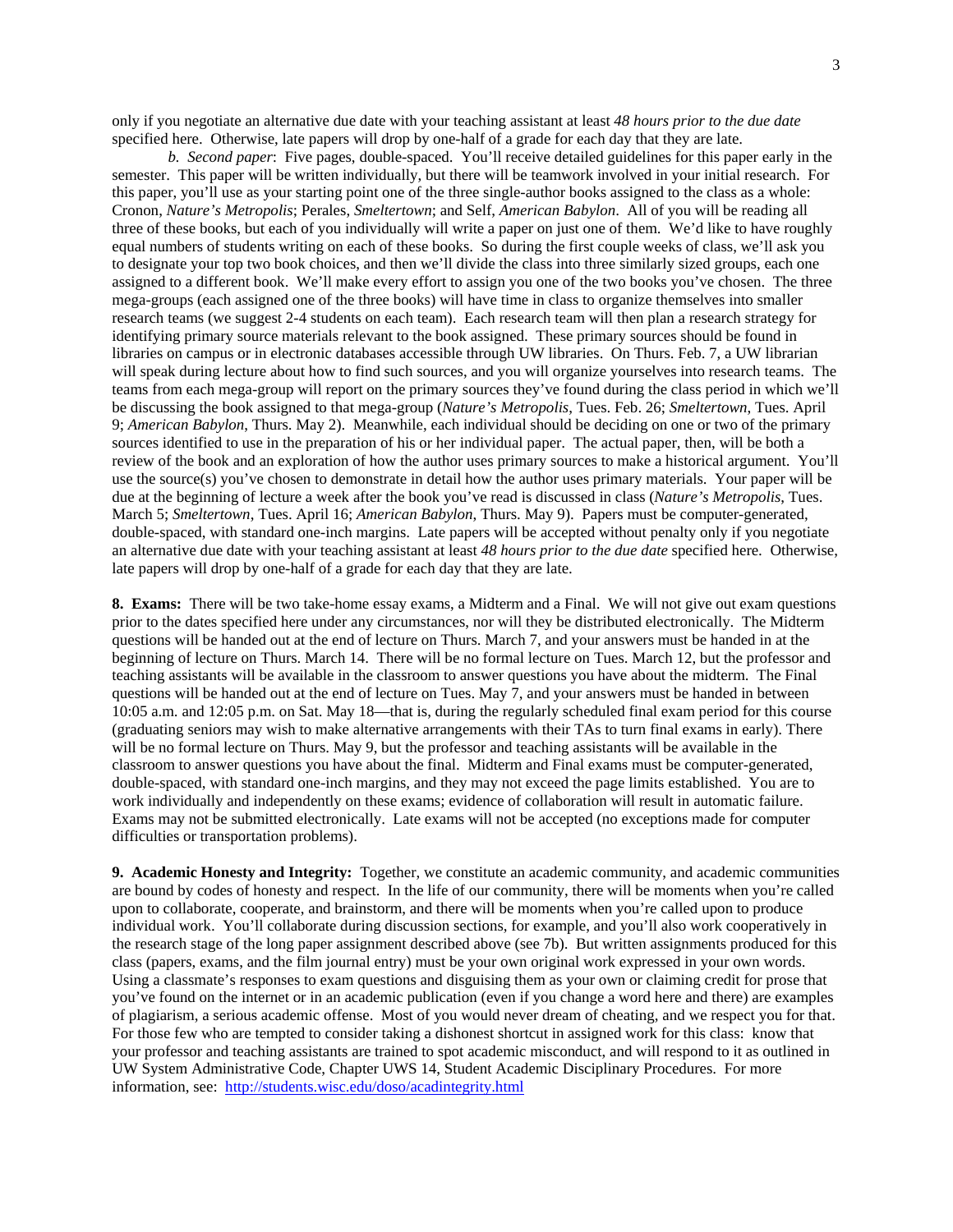#### **Grades**

Your final grade will be determined using the following formula:

| Course participation | 20% |
|----------------------|-----|
| First paper          | 10% |
| Second paper         | 25% |
| Midterm exam         | 20% |
| Final exam           | 25% |

From time to time, you may be given the chance to enhance your course participation grade by attending a campus event relevant to the history of the North American West and writing up a 1-2 page response paper that relates that event to course content. Please check with your instructor to make sure an event that interests you is sufficiently relevant to course content before writing such a paper and turning it in.

## **Readings**

The following books are required for all students. They are available for purchase at the University Book Store, and are on reserve at College Library in Helen C. White Hall:

- William Deverell and Anne Hyde, eds., *The West in the History of the Nation: A Reader*, Vol. 2, *Since 1865* (Boston: Bedford/St. Martin's, 2000).
- William Cronon, *Nature's Metropolis: Chicago and the Great West* (New York: W.W. Norton, 1992).
- Monica Perales, *Smeltertown: Making and Remembering a Southwest Border Community* (Chapel Hill: University of North Carolina Press, 2010).
- Robert Self, *American Babylon: Race and the Struggle for Postwar Oakland* (Princeton, N.J.: Princeton University Press, 2003).
- There is also a small, required course pack available for purchase at Bob's Copy Shop, 208 N. Charter St. This course pack consists of two chapters from Vol. 1 of *The West in the History of the Nation*. If you've taken History 461 and still have this book, you do not need to purchase the course pack. Copies of Vol. 1 are also on reserve at College Library. The assigned chapters are also available in electronic form on the Learn@UW site for this course.
- The following book *isn't required*, but it's *ever-so-highly recommended*. It's a more reliable source of relevant information about western history than, say, *Wikipedia*, because the entries are written by leading practitioners in the field. Those of you who purchase it may well find it to be a book you'll be happy to own for years to come. Still, it's expensive, so you might want to use one of the copies on reserve at College Library. None of the assignments in the book are required, but once you start reading them, you might get hooked. This is no boring compendium of useless facts, but rather a curious collection of brief, readable essays on an extraordinary range of topics. Why did the Pony Express last only a year? Why did Kansas bleed? What do state universities have to do with nineteenth-century federal land policy? Why do blue jeans have copper rivets? Why did women gain voting rights first in the West? What is a Wobbly? Who said, "raise less corn and more hell"? Who performed in the Wild West show? Why is Wounded Knee twice famous in western history? When *Dances With Wolves* won an Oscar in 1990, how long had it been since a western won the award? How did Las Vegas morph from a Mormon mission site to Sin City, U.S.A.? What is the "new western history"? You'll find the answers here:
- Howard Lamar, ed., *The New Encyclopedia of the American West* (New Haven, Conn.: Yale University Press, 1998). [Abbreviated as NEAW in syllabus.]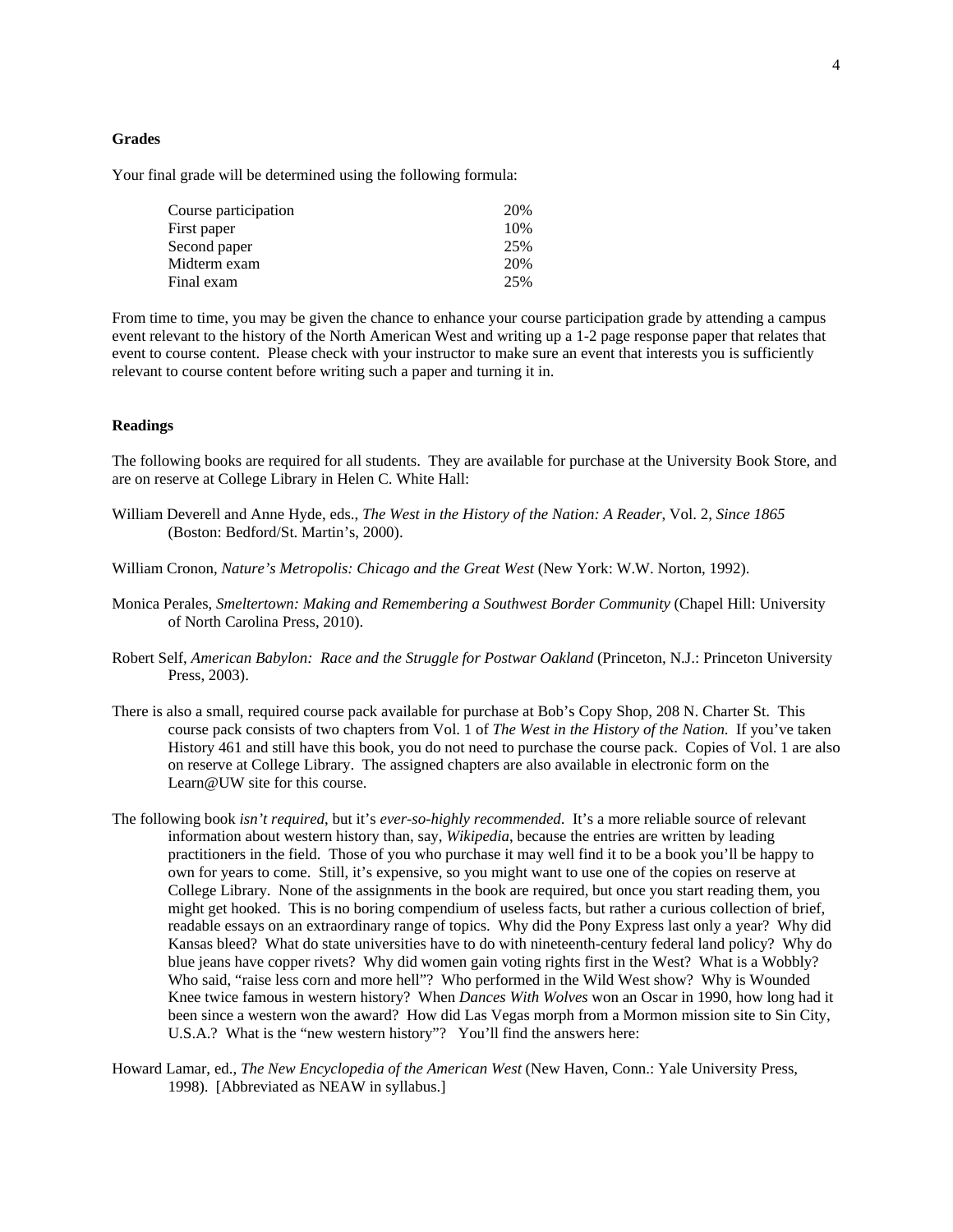#### **Calendar and Assignments**

*Week 1*

| Tues. Jan. 22:  | Course Introduction                                                                                 |
|-----------------|-----------------------------------------------------------------------------------------------------|
| Thurs. Jan. 24: | Making the West American                                                                            |
| Reading:        | The West, Introduction, pp. xv-xvii<br>Nature's Metropolis, Preface & Prologue, pp. xiii-xvii, 5-19 |

NEAW: physiography of the U.S.; Indians of California, of Texas, of the Great Basin, of the Great Plains, of the Northwest, of the Southwest; see also entries for various Native nations, tribes, & confederacies, such as Sioux (Dakota, Lakota), Ute, "Five Civilized Tribes," Pueblo, Cheyenne & Arapaho, Apache, Navajo, Modoc & Klamath; Indian languages; Texas, annexation of; Oregon controversy; Mexican War; Treaty of Guadalupe Hidalgo; Gadsden Purchase; frontier theory; Turner, Frederick Jackson; western history, 1970s-90s; Chicago; Wisconsin

# *Week 2*

| Tues. Jan. 29:     | Incorporating the West                                                                                         |  |
|--------------------|----------------------------------------------------------------------------------------------------------------|--|
| Thurs. Jan. $31$ : | Mining the West                                                                                                |  |
| Reading:           | Course pack (from The West, vol. 1, Chaps. 13 & 14, pp. 266-311)<br>Nature's Metropolis, Chaps. 1-2, pp. 23-93 |  |

NEAW: railroads; Compromise of 1850; California (up through American conquest & the Calif. gold rush); telegraph; transportation, overland; stagecoach; Russell, Majors & Waddell; Overland Mail Co.; Holladay, Ben; Holladay's stagecoach lines; Pony Express; Wells, Fargo & Co.; vigilantism; law & order; gold and silver rushes; Daly, Marcus; boomtowns; mining towns; Denver; mining, metal; mining law; mining engineer; Western Federation of Miners; prostitution; Kansas-Nebraska issue; popular sovereignty; Civil War in the West; Utah expedition of 1857-58; Latter Day Saints; polygamy; Young, Brigham

*Week 3*

| Tues. Feb. $5:$  | The West, part 4, Death Runs Riot                                                                                              |
|------------------|--------------------------------------------------------------------------------------------------------------------------------|
| Thurs. Feb. $7:$ | Special presentation on finding primary sources<br>David Null, University Archivist<br>First paper due at beginning of lecture |

Reading: Nature's Metropolis, Chaps. 3-5, pp. 97-259

NEAW: buffalo; cattle industry; cattle towns; lumber industry; agricultural expansion; Cortina, Juan; Brown, John; Twain, Mark; Virginia City, Nevada; Sheridan, Philip Henry; Sherman, William Tecumseh; Chivington, John; Fetterman massacre; Sand Creek massacre; Washita, battle of; Cheyenne & Arapaho Indians; Cheyenne & Arapaho War; Bent brothers; Sioux (Dakota, Lakota) Indians; Mountain Meadows massacre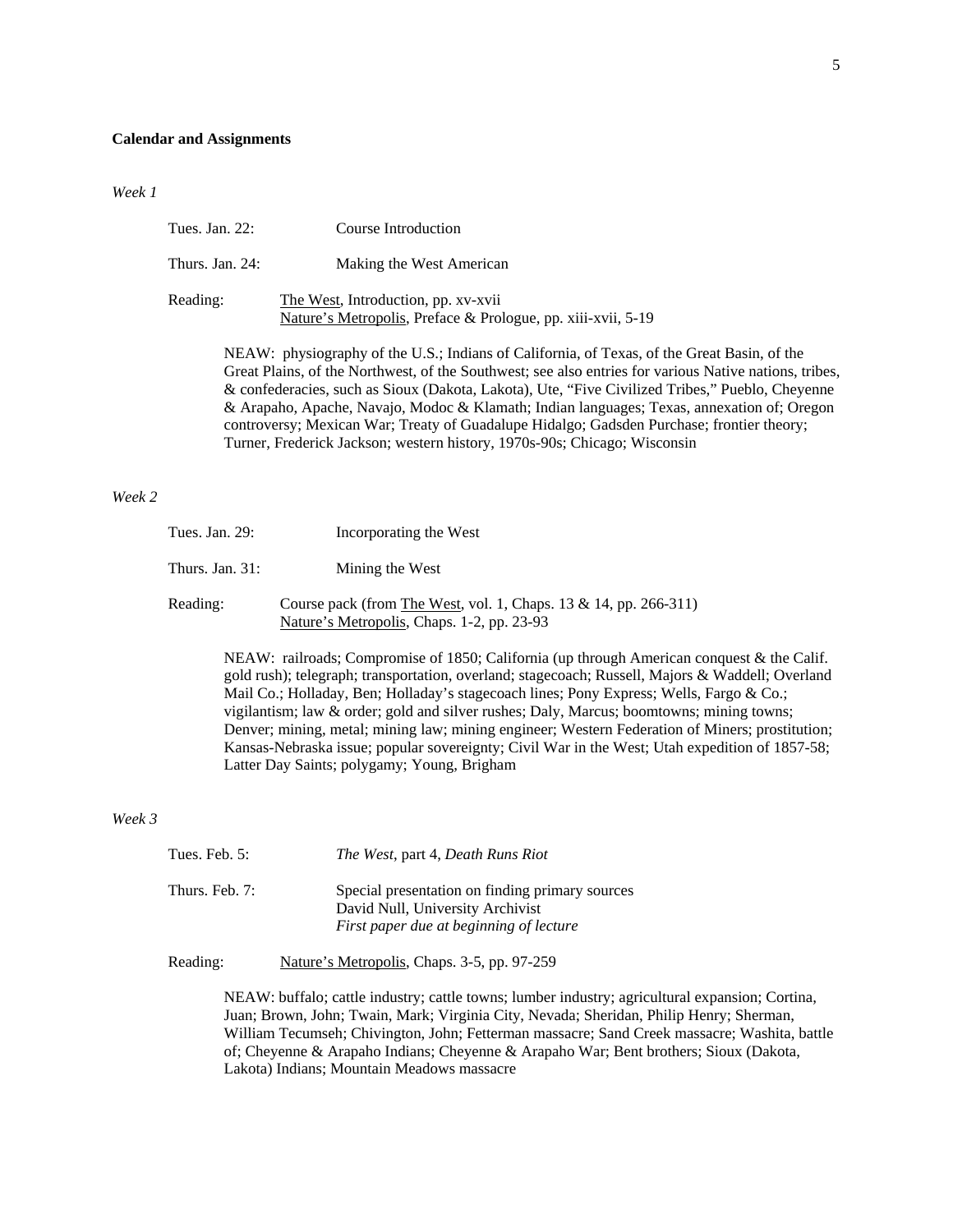| Tues. Feb. 12:  | The West, part 6, Fight No More Forever                                      |
|-----------------|------------------------------------------------------------------------------|
| Thurs. Feb. 14: | Creating the Range                                                           |
| Reading:        | The West, Chap. 2, pp. 22-45<br>Nature's Metropolis, Chaps. 6-8, pp. 263-369 |

NEAW: Black Hills; Indian wars, 1865-91; Little Big Horn, battle of; Nez Perce War; Red River War; Sitting Bull; Chief Joseph; Custer, George Armstrong; Howard, Oliver Otis; Miles, Nelson Appleton; land policy, 1780-1896; Homestead Act; Timber Culture Act; public domain; sod house; colleges & universities; Powell, John Wesley; sheep ranching; Basques; Navajo Indians; Navajo weaving; bonanza farming; wheat production; Red River of the North

*Week 5* 

| Tues. Feb. 19:     | <b>Railroad Blues</b>                                                                                                  |
|--------------------|------------------------------------------------------------------------------------------------------------------------|
| Thurs. Feb. $21$ : | The West, part 7, Geography of Hope                                                                                    |
| Reading:           | Nature's Metropolis, Epilogue, pp. 371-385<br>The West, Chap. 1, pp. 2-21, <i>plus</i> Chap. 3, document 13, pp. 59-63 |

NEAW: Central Pacific Railroad; Union Pacific Railroad; Denver and Rio Grande Western Railroad; Atchison, Topeka and Santa Fe Railroad; Southern Pacific Railroad; Burlington Northern Railroad; railroad land grants; transcontinental railroad surveys; Crocker, Charles; Hopkins, Mark; Huntington, Collis P.; Stanford, Leland; Durant, Thomas C.; Villard, Henry; Hill, James Jerome; Zion Co-operative Mercantile Institution; Apache Indians; Geronimo; African Americans on the frontier; immigration; Chinese Americans; Chinese immigration; Chinese, riots against; Irish immigration; Roosevelt, Theodore; Los Angeles, California (thru 1900); Udall family; Woodruff, Wilford; Carlisle Indian School; Cushing, Frank Hamilton; Wild West show; Cody, Buffalo Bill

## *Week 6*

| Tues. Feb. 26:  | discussion of Nature's Metropolis |
|-----------------|-----------------------------------|
| Thurs. Feb. 28: | <b>Reservations About Empire</b>  |

Reading: The West, Chap. 3, documents 9-12 & 14, pp. 46-59, 63-67

NEAW: U.S. Indian Policy, 1860-present (to 1900); Indian Affairs, Bureau of; Fort Laramie; Fort Laramie, treaty of (1851); Medicine Lodge, treaty of (1867); peace policy; Carleton, James Henry; Carson, Kit; Dawes Severalty Act; Dawes, Henry Laurens; Ghost Dance; Wounded Knee massacre; cities, growth of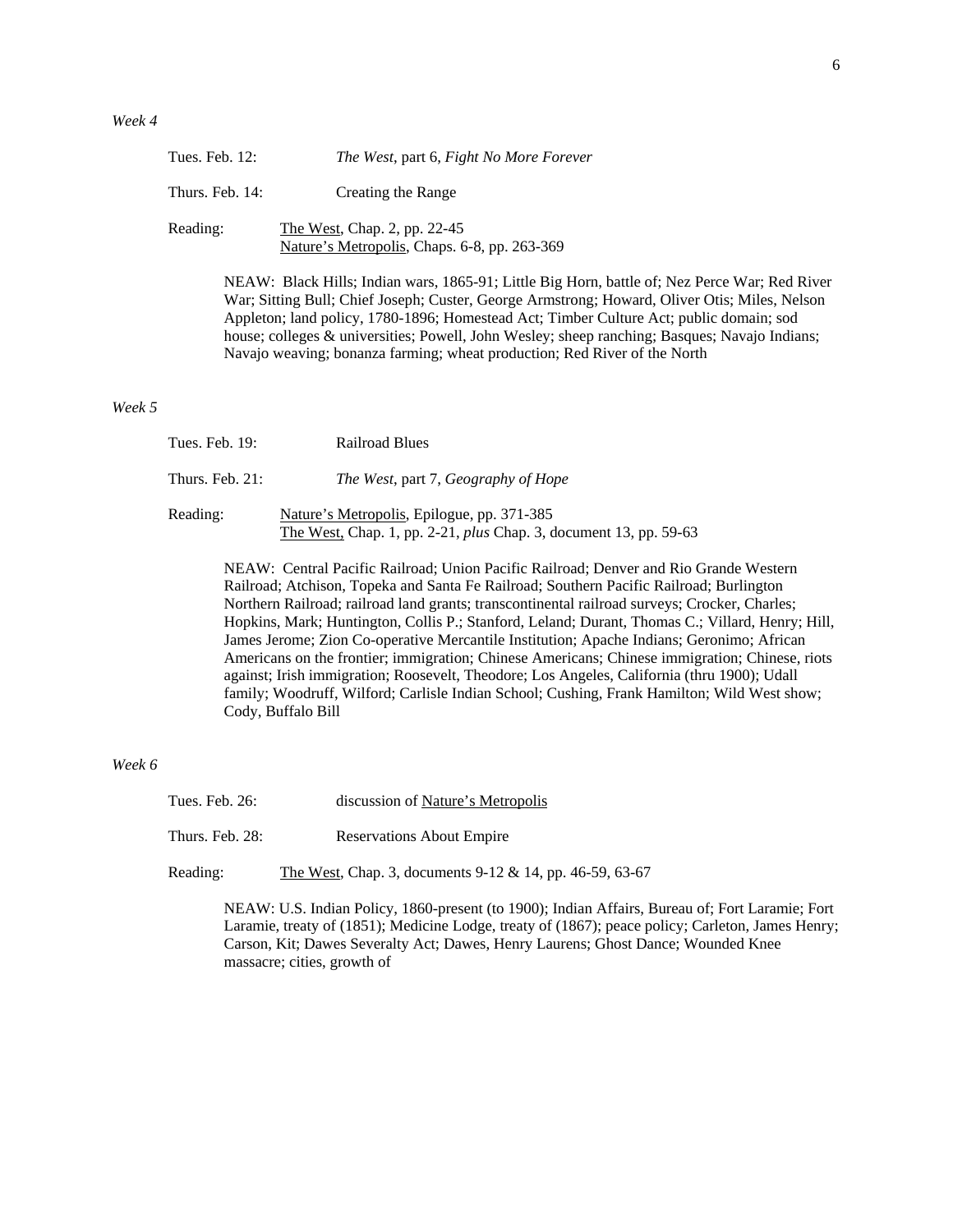*Week 7* 

| Tues. March 5:  | All-American Men?<br>Nature's Metropolis papers due at beginning of lecture<br>option #1 film journal entry due at beginning of lecture                       |
|-----------------|---------------------------------------------------------------------------------------------------------------------------------------------------------------|
| Thurs. March 7: | An Army of Women<br>MIDTERM EXAM QUESTIONS HANDED OUT<br>AT END OF LECTURE                                                                                    |
|                 | NEAW: men & manhood in western history; Wister, Owen; Remington, Frederic;<br>Bunyan, Paul; lumberjack; cowboy; cowboy clothing; barbed wire; rodeo; women in |

*NOTE: discussion sections will meet this week, but there's no required reading; you'll prepare for exams*

western history; woman suffrage; Calamity Jane; Duniway, Abigail Scott; Edmunds

### *Week 8*

Acts

| Tues. March 12:  | work on exams; professor and TAs available for consultation                   |
|------------------|-------------------------------------------------------------------------------|
| Thurs. March 14: | Protesting the West Agrarian<br>MIDTERM EXAMS DUE AT THE BEGINNING OF LECTURE |

*NOTE: no discussion section meetings this week* 

## *Week 9*

| Tues. March 19:  | Protesting the West Industrial                                                 |
|------------------|--------------------------------------------------------------------------------|
| Thurs. March 21: | Water, Woods, and Wilderness                                                   |
| Reading:         | The West, Chaps. 4-5, pp. 68-111<br>Smeltertown, Intro. & Chaps. 1-2, pp. 1-93 |

NEAW: agrarian movements; agricultural expansion; Greenback Party; Populism; Populism in the Mountain West; Lease, Mary Elizabeth; Bryan, William Jennings; election of 1892; election of 1896; silver issue; coal mining; copper mining; Cripple Creek strikes; Waite, Davis; Industrial Workers of the World; labor movement; conservation movement; Muir, John; Carey Act; Newlands Reclamation Act; Taylor Grazing Act; cattle industry in the  $20<sup>th</sup>$  century; reclamation & irrigation; water in the trans-Mississippi West; California, water & the environment; Pinchot, Gifford; Boone & Crockett Club; wilderness; national parks and monuments; National Park Service; Yellowstone National Park; Yosemite National Park; tourist travel; El Paso, Texas; Mexican Americans

*Week 10 SPRING BREAK!!!*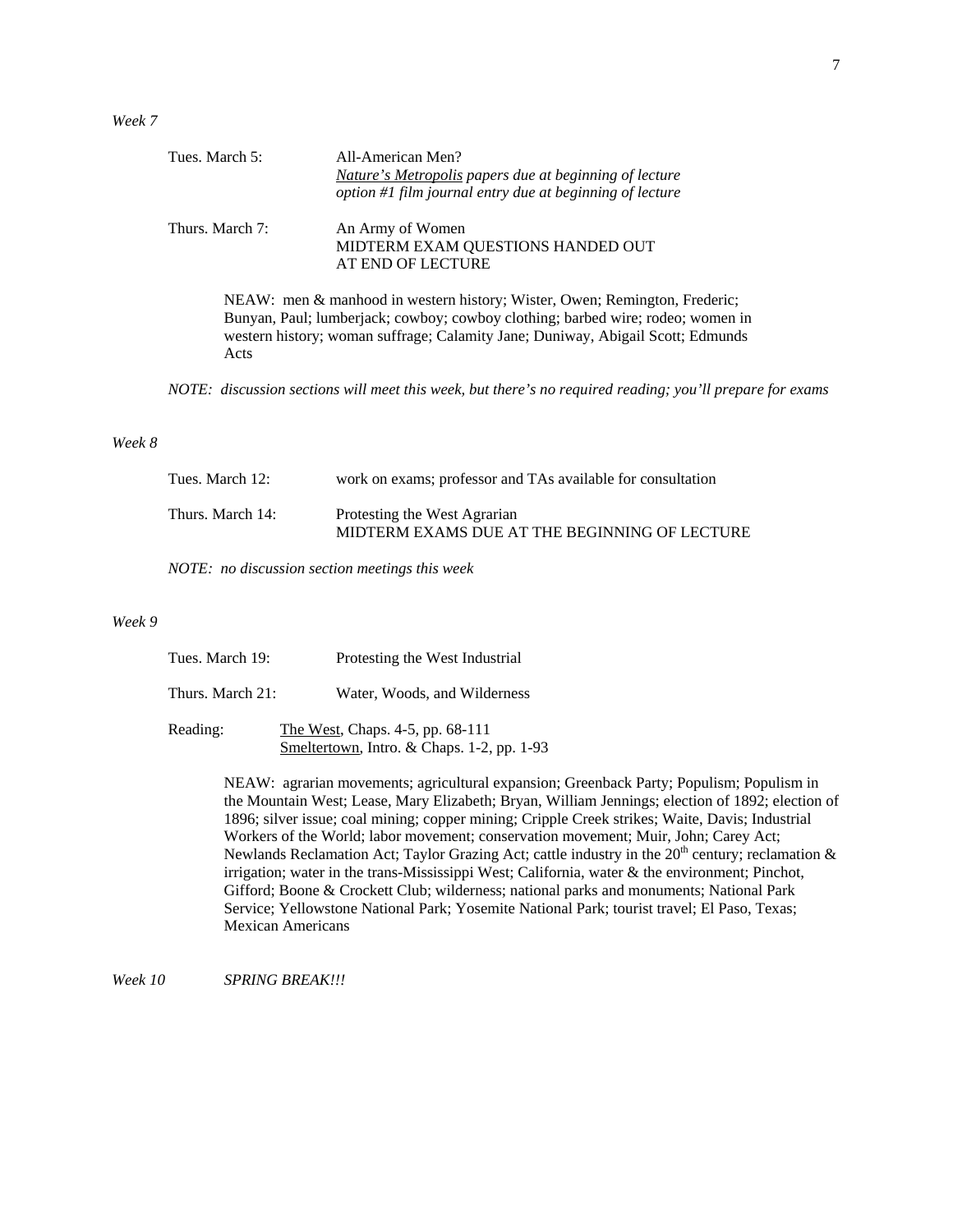| Tues. April 2:<br>Oil, Soil, and Dust |  |
|---------------------------------------|--|
|---------------------------------------|--|

Thurs. April 4: Constructing the Wild West

 *NOTE: Thurs. evening, special screening of film"High Noon," TBA*

Reading: The West, Chaps. 6-7, pp. 112-147 Smeltertown, Chaps. 3-5, pp. 97-222

> NEAW: petroleum industry; dry farming; dust bowl; California, the Great Depression; Okies; Steinbeck, John; Civilian Conservation Corps; Japanese immigration; Japanese Americans; dime novels; novel, western; Grey, Zane; L'Amour, Louis; Russell, Charles; artists of Taos and Santa Fe; Luhan, Mabel Dodge; O'Keefe, Georgia; Benton, Thomas Hart (1889-1975); Cather, Willa; Austin, Mary; Wilder, Laura Ingalls; films, western; motion picture industry; Wayne, John; radio & television, westerns on; music, western; music about the West

# *Week 12*

| Tues. April 9:   | discussion of Smeltertown                                                                                                                                          |
|------------------|--------------------------------------------------------------------------------------------------------------------------------------------------------------------|
| Thurs. April 11: | Goin' Back to T-Town                                                                                                                                               |
| Reading:         | Smeltertown, Chap. 6 & Epilogue, pp. 225-277 (finish this reading before Tues. lecture)<br>The West, Chaps. 8-9, pp. 148-187<br>American Babylon, Intro., pp. 1-20 |

NEAW: Oklahoma; Tulsa, Oklahoma; African Americans in the Far West; California, World War II & Japanese American internment, and politics and racial tensions; Los Angeles, California (after 1900); Disney, Walter Elias

# *Week 13*

| Tues. April 16:  | A Family Gathering<br>Smeltertown papers due at beginning of lecture        |
|------------------|-----------------------------------------------------------------------------|
| Thurs. April 18: | Internments, Terminations, and the Roots of Resistance                      |
| Reading:         | The West, Chaps. 10-11, 188-223<br>American Babylon, Chaps. 1-3, pp. 23-131 |

NEAW: U.S. Indian policy, 1860-present (1900-present); Collier, John; Wheeler-Howard Act; Deer, Ada; Kaiser, Henry; aerospace industry; uranium mining; Los Alamos, New Mexico; Nevada Proving Ground